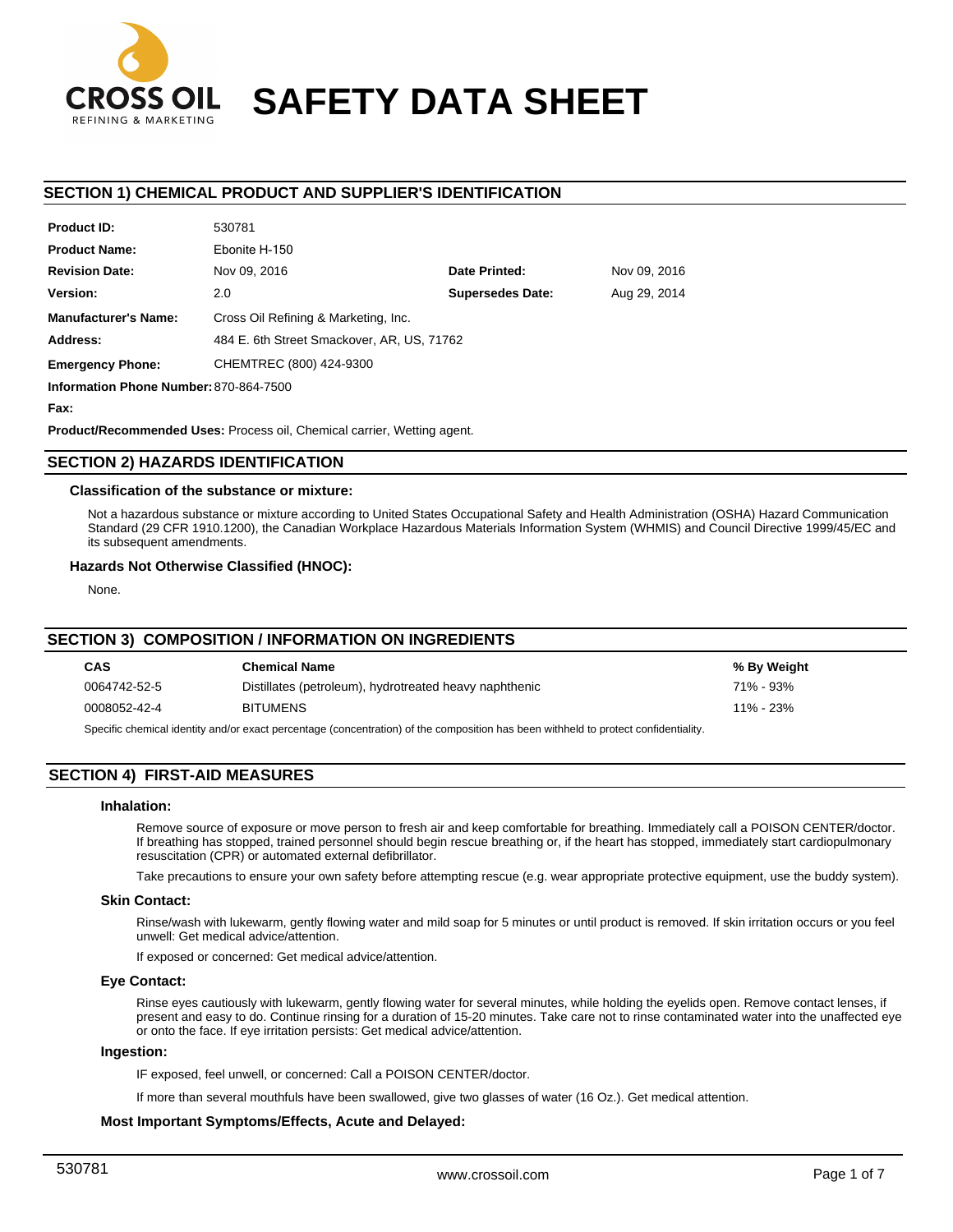# **Indication of Immediate Medical Attention and Special Treatment Needed:**

No data available

# **SECTION 5) FIRE-FIGHTING MEASURES**

#### **Suitable Extinguishing Media:**

Dry chemical, foam, carbon dioxide, water spray or fog is recommended. Water spray is recommended to cool or protect exposed materials or structures. Carbon dioxide can displace oxygen. Use caution when applying carbon dioxide in confined spaces. Simultaneous use of foam and water on the same surface is to be avoided as water destroys the foam.Water or foam may cause frothing.If leak or spill has not ignited, use water spray to cool the containers and to provide protection for personnel attempting to stop the leak.

#### **Unsuitable Extinguishing Media:**

Do not use water in a jet.

#### **Specific Hazards in Case of Fire:**

Hazardous combustion products may include: Toxic levels of carbon monoxide, carbon dioxide, irritating aldehydes and ketones.

#### **Fire-fighting Procedures:**

Isolate immediate hazard area and keep unauthorized personnel out. Stop spill/release if it can be done safely. Stay upwind and avoid smoke and fumes. Move undamaged containers from immediate hazard area if it can be done safely. Water spray may be useful in minimizing or dispersing vapors and to protect personnel.

#### **Special Protective Actions:**

Wear protective pressure self-contained breathing apparatus (SCBA) and full turnout gear.

WARNING: Product can burn in a fire.

# **SECTION 6) ACCIDENTAL RELEASE MEASURES**

#### **Emergency Procedure:**

Immediately turn off or isolate any source of ignition. Keep unnecessary people away; isolate hazard area and deny entry. Do not touch or walk through spilled material. Clean up immediately. Contain spill. Local authorities should be advised immediately if required or if significant spillages cannot be contained.

#### Ventilate area.

#### **Recommended equipment:**

Positive pressure, full-facepiece self-contained breathing apparatus (SCBA), or positive pressure supplied air respirator with escape SCBA (NIOSH approved).

#### **Personal Precautions:**

Avoid breathing fumes. Avoid contact with skin,eye or clothing. Do not touch damaged containers or spilled materials unless wearing appropriate protective clothing.

Will not produce vapors unless heated to temperatures of ~300 °F.

#### **Environmental Precautions:**

Do not discharge into drains/surface waters/ groundwater. Retain and dispose of contaminated wash water.

#### **Methods and Materials for Containment and Cleaning up:**

Collect with absorbent, non-combustible material, inert material such as sand, sawdust, etc., into suitable containers. Dispose off according to federal, state and local regulations.

## **SECTION 7) HANDLING AND STORAGE**

## **General:**

Wash hands after use. Do not get in eyes, on skin or on clothing. Use good personal hygiene practices. Eating, drinking and smoking in work areas is prohibited.

Remove contaminated clothing and protective equipment before entering eating areas.

Eyewash stations and showers should be available in areas where this material is used and stored.

#### **Ventilation Requirements:**

Use only with adequate ventilation to control air contaminants to their exposure limits. The use of local ventilation is recommended to control emissions near the source.

#### **Storage Room Requirements:**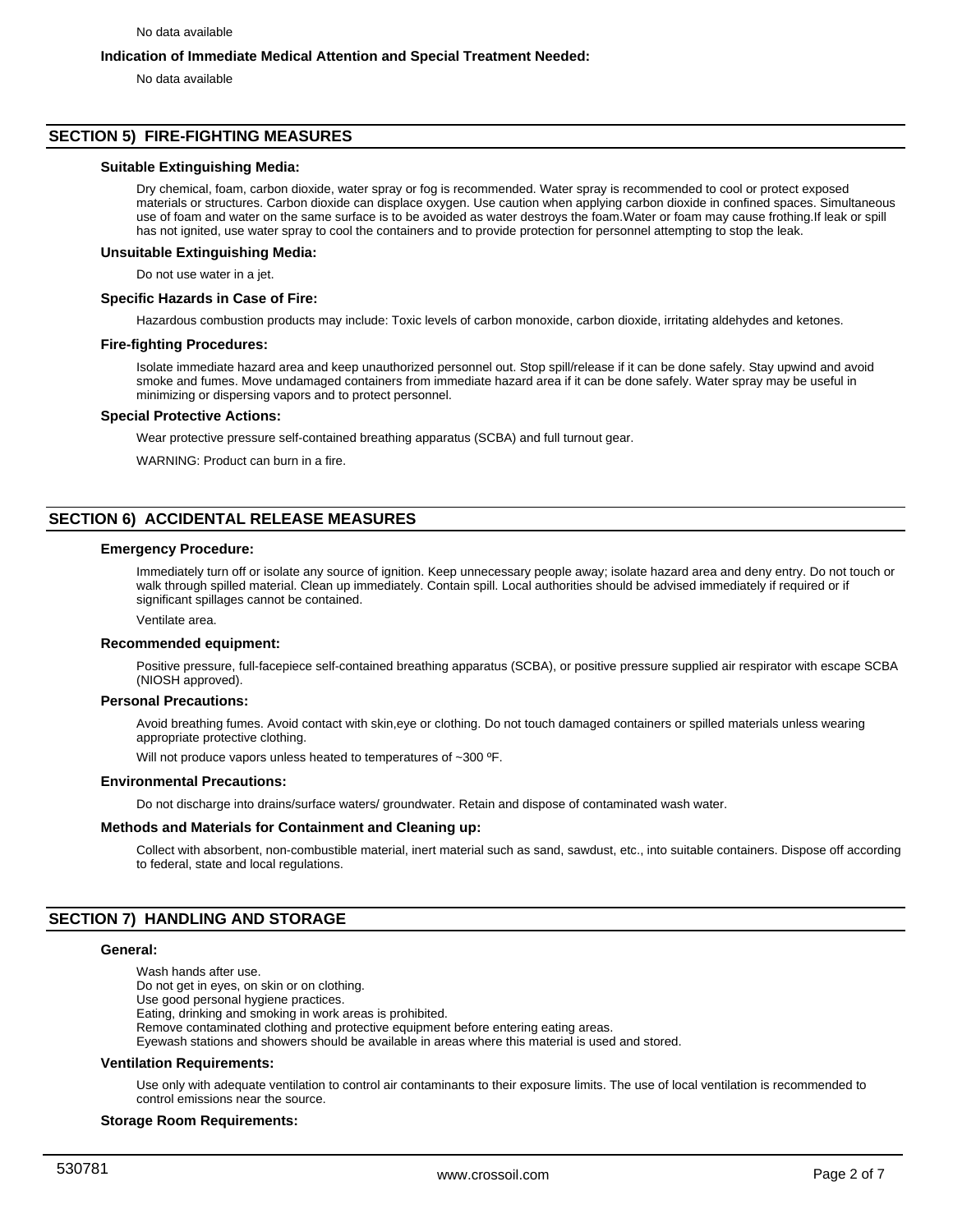Keep container(s) tightly closed and properly labeled. Store in cool, dry, well-ventilated areas away from heat, direct sunlight, strong oxidizers and any incompatibilities. Store in approved containers and protect against physical damage. Keep containers securely sealed when not in use. Indoor storage should meet OSHA standards and appropriate fire codes. Containers that have been opened must be carefully resealed to prevent leakage. Empty containers retain residue and may be dangerous.

Use non-sparking ventilation systems, approved explosion-proof equipment and intrinsically safe electrical systems in areas where this product is used and stored.

# **SECTION 8) EXPOSURE CONTROLS/PERSONAL PROTECTION**

## **Eye protection:**

Wear eye protection with side shields or goggles. Wear indirect-vent, impact and splash resistant goggles when working with liquids.If additional protection is needed for entire face, use in combination with a face shield.

#### **Skin protection:**

Use of gloves approved to relevant standards made from the following materials may provide suitable chemical protection: PVC, neoprene or nitrile rubber gloves. Suitability and durability of a glove is dependent on usage, e.g. frequency and duration of contact, chemical resistance of glove material, glove thickness, dexterity. Always seek advice from glove suppliers. Contaminated gloves should be replaced. Use of an apron and over- boots of chemically impervious materials such as neoprene or nitrile rubber is recommended to avoid skin sensitization.The type of protective equipment must be selected according to the concentration and amount of the dangerous substance at the specific workplace.

Launder soiled clothes or properly disposed of contaminated material, which cannot be decontaminated.

#### **Respiratory protection:**

If engineering controls do not maintain airborne concentrations to a level which is adequate to protect worker, a respiratory protection program that meets or is equivalent to OSHA 29 CFR 1910.134 and ANSI Z88.2 should be followed. Check with respiratory protective equipment suppliers.

Supplied air respiratory protection should be used for cleaning large spills or upon entry into tanks, vessels, or other confined spaces.

#### **Appropriate Engineering Controls:**

Provide exhaust ventilation or other engineering controls to keep the airborne concentrations of vapors below their respective threshold limit value.

| <b>Chemical Name</b>                                         | OSHA<br>TWA<br>(ppm) | <b>OSHA</b><br>TWA<br>(mg/m3) | <b>OSHA</b><br><b>STEL</b><br>(ppm) | OSHA<br><b>STEL</b><br>(mg/m3) | <b>OSHA</b><br>Tables (Z1.<br>Z2, Z3 | <b>OSHA</b><br>Carcinogen | <b>OSHA</b><br>Skin<br>designation | <b>NIOSH</b><br><b>TWA</b><br>(ppm) | <b>NIOSH</b><br><b>TWA</b><br>(mg/m3) | <b>NIOSH</b><br><b>STEL</b><br>(ppm) | <b>NIOSH</b><br><b>STEL</b><br>(mg/m3) | <b>NIOSH</b><br>Carcinogen |
|--------------------------------------------------------------|----------------------|-------------------------------|-------------------------------------|--------------------------------|--------------------------------------|---------------------------|------------------------------------|-------------------------------------|---------------------------------------|--------------------------------------|----------------------------------------|----------------------------|
| <b>BITUMENS</b>                                              |                      |                               |                                     |                                |                                      |                           |                                    |                                     |                                       |                                      |                                        |                            |
| Distillates (petroleum),<br>hydrotreated heavy<br>naphthenic | 500                  | 2000                          |                                     |                                |                                      |                           |                                    |                                     |                                       |                                      |                                        |                            |

| <b>Chemical Name</b>                                         | <b>ACGIH</b><br><b>TWA</b><br>(ppm) | <b>ACGIH</b><br>TWA<br>(mq/m3) | <b>ACGIH</b><br><b>STEL</b><br>(ppm) | <b>ACGIH</b><br><b>STEL</b><br>(mg/m3) | <b>ACGIH</b><br>Carcinogen | <b>ACGIH</b><br><b>Notations</b> | <b>ACGIH</b><br><b>TLV Basis</b> |
|--------------------------------------------------------------|-------------------------------------|--------------------------------|--------------------------------------|----------------------------------------|----------------------------|----------------------------------|----------------------------------|
| <b>BITUMENS</b>                                              |                                     | 0.5                            |                                      |                                        | A4                         | A4: BEI                          | <b>URT</b><br>& eye<br>irr       |
| Distillates (petroleum),<br>hydrotreated heavy<br>naphthenic |                                     |                                |                                      |                                        |                            |                                  |                                  |

 A4 - Not Classifiable as a Human Carcinogen, BEI - Substances for which there is a Biological Exposure Index or Indices, irr - Irritation, URT - Upper respiratory tract

# **SECTION 9) PHYSICAL AND CHEMICAL PROPERTIES**

## **Physical and Chemical Properties**

| Density @ 15.6°C          | $7.91$ lb/gal |
|---------------------------|---------------|
| % Solids By Weight        | 17.35%        |
| Density VOC               | $6.54$ lb/gal |
| % VOC                     | 82.67%        |
| VOC Actual                | $6.54$ lb/gal |
| VOC Actual                | 783.47 g/l    |
| Specific Gravity @ 15.6°C | 0.95          |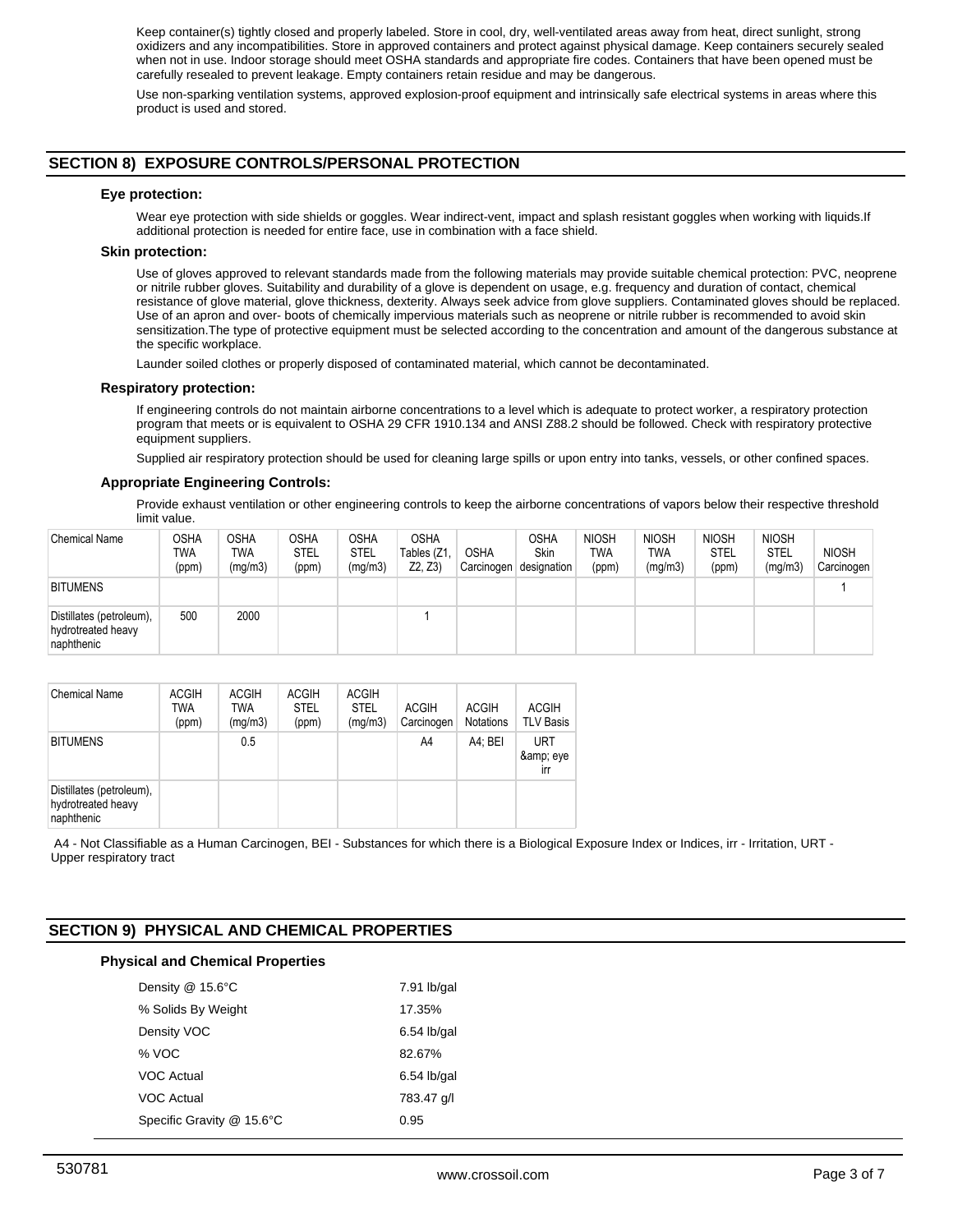| Appearance                             | <b>Black liquid</b>                   |
|----------------------------------------|---------------------------------------|
| <b>Odor Threshold</b>                  | N.A.                                  |
| <b>Odor Description</b>                | Mineral odor                          |
| рH                                     | N.A.                                  |
| <b>Water Solubility</b>                | Insoluble                             |
| Flammability                           | Flash Point at or above 200 °F        |
| <b>Flash Point Symbol</b>              | N.A.                                  |
| Flash Point, COC                       | 243.0°C (470.0°F)                     |
| Viscosity                              | 31.35 cSt @ 100°C                     |
| Lower Explosion Level                  | N.A.                                  |
| <b>Upper Explosion Level</b>           | N.A.                                  |
| Vapor Pressure                         | N.A.                                  |
| Vapor Density                          | N.A.                                  |
| Pour Point                             | $-12.0^{\circ}$ C (10.0 $^{\circ}$ F) |
| <b>Melting Point</b>                   | N.A.                                  |
| Low Boiling Point                      | N.A.                                  |
| <b>High Boiling Point</b>              | N.A.                                  |
| Auto Ignition Temp                     | N.A.                                  |
| Decomposition Pt                       | N.A.                                  |
| <b>Evaporation Rate</b>                | N.A.                                  |
| Partition Coefficient: n-Octanol/Water | N.A.                                  |
|                                        |                                       |

# **SECTION 10) STABILITY AND REACTIVITY**

# **Stability:**

Stable

# **Conditions to Avoid:**

Avoid heat, flame, and contact with strong oxidizing agents.

## **Hazardous Polymerization:**

Will not occur.

## **Incompatible Materials:**

Reacts violently with strong oxidizers.

# **Hazardous Decomposition Products:**

Evolves toxic levels of carbon monoxide, carbon dioxide, irritating aldehydes and ketones when heated to combustion.

# **SECTION 11) TOXICOLOGICAL INFORMATION**

## **Likely route of exposure:**

Inhalation, ingestion, skin absorption (In most cases)

# **Skin Corrosion/Irritation:**

Prolonged or repeated contact may cause skin irritation.

# **Serious Eye Damage/Irritation:**

Irritating, but will not permanently injure eye tissue.

#### **Respiratory/Skin Sensitization:**

No Data Available

# **Germ Cell Mutagenicity:**

No Data Available

## **Carcinogenicity:**

The highly refined mineral oil contains <3% DMSO extract as measured by IP 346, hence the classification of a carcinogen need not apply.

# **Reproductive Toxicity:**

No Data Available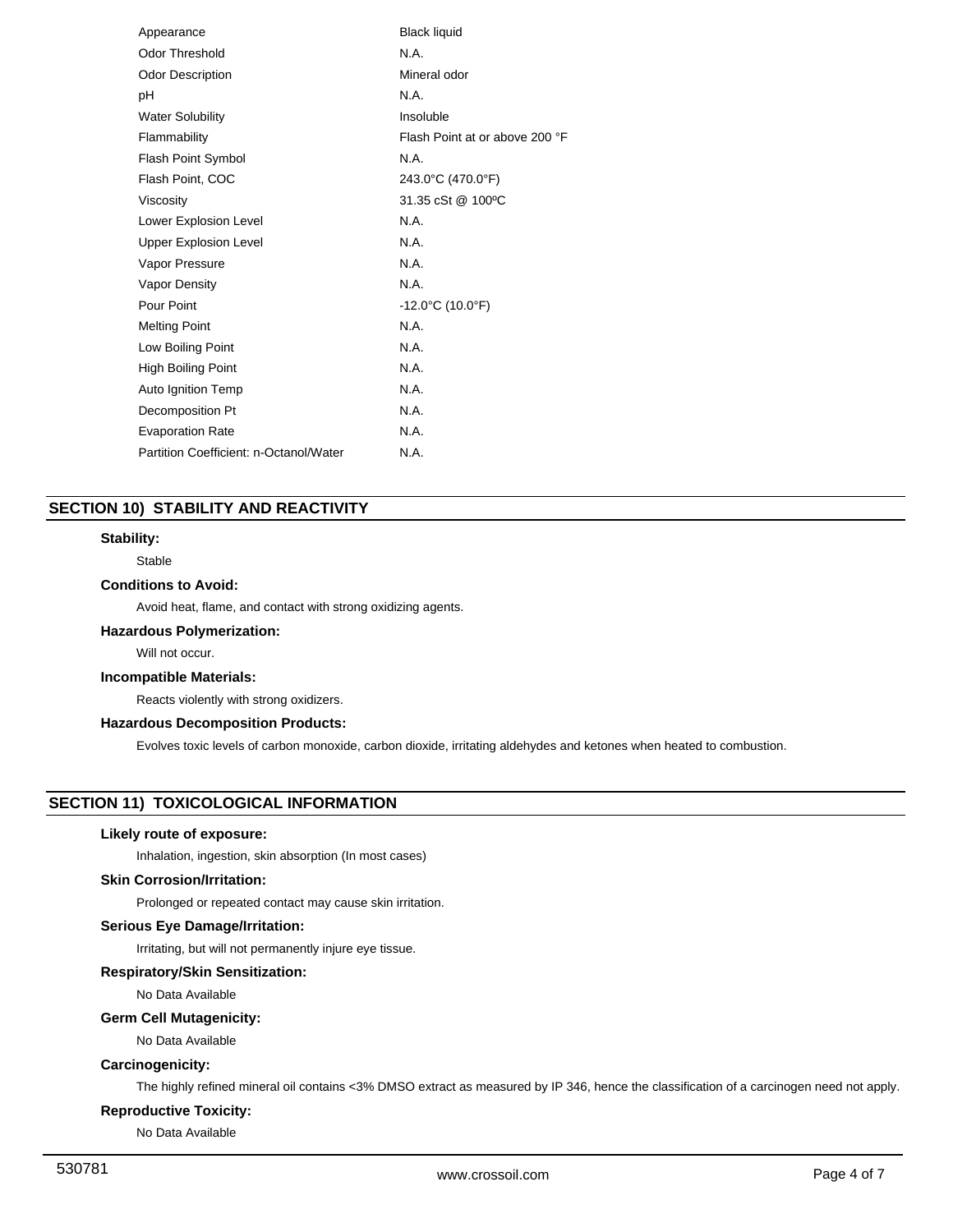# **Specific Target Organ Toxicity - Single Exposure:**

No Data Available

# **Specific Target Organ Toxicity - Repeated Exposure:**

No Data Available

## **Aspiration Hazard:**

No Data Available

# **Acute Toxicity:**

Will not produce vapors unless heated to temperatures of ~300 ºF.

## 0008052-42-4 BITUMENS

LC50 (Rodent - rat, Inhalation) : >94.4 mg/m3, Toxic effects : Details of toxic effects not reported other than lethal dose value.

LD50 (Rodent - rat, Oral) : >5000 mg/kg, Toxic effects : Gastrointestinal - hypermotility, diarrhea.

0064742-52-5 Distillates (petroleum), hydrotreated heavy naphthenic

LD50 (Rodent - rat, Oral) : >5000 mg/kg, Toxic effects : Details of toxic effects not reported other than lethal dose value. LD50 (Rodent - rabbit, Administration onto the skin) : >2000 mg/kg, Toxic effects : Details of toxic effects not reported other than lethal dose value.

# **Potential Health Effects - Miscellaneous**

0008052-42-4 BITUMENS

Is an IARC carcinogen. Occupational exposures to straight-run bitumens and their emissions during road paving are possibly carcinogenic to humans (Group 2B)

# **SECTION 12) ECOLOGICAL INFORMATION**

## **Toxicity:**

This product is not toxic to fish but may coat gill structures resulting in suffocation if spilled in shallow, running water. Product may be moderately toxic to amphibians by preventing dermal respiration.

If applied to leaves, this product may kill grasses and small plants by interfering with transpiration and respiration.

This product may cause gastrointestinal distress in birds and mammals through ingestion.

## **Persistence and Degradability:**

Is rapidly biodegradable. Biodegradation is possible with 100 to 120 days in aerobic environments at temperatures above 70 °F (21 °C).

## **Other Adverse Effects:**

No Data Available.

### **Bio-accumulative Potential**

0064742-52-5 Distillates (petroleum), hydrotreated heavy naphthenic

Contains constituents with the potential to bioaccumulate.

## **Mobility in Soil**

0064742-52-5 Distillates (petroleum), hydrotreated heavy naphthenic

Liquid under most environmental conditions. Floats on water. If it enters soil, it will adsorb to soil particles and will not be mobile.

# **SECTION 13) DISPOSAL CONSIDERATIONS**

### **Waste Disposal:**

Under RCRA it is the responsibility of the user of the product to determine at the time of disposal whether the product meets RCRA criteria for hazardous waste. Waste management should be in full compliance with federal, state and local laws.

Empty Containers retain product residue which may exhibit hazards of material, therefore do not pressurize, cut, glaze, weld or use for any other purposes. Return drums to reclamation centers for proper cleaning and reuse.

# **SECTION 14) TRANSPORT INFORMATION**

## **U.S. DOT Information:**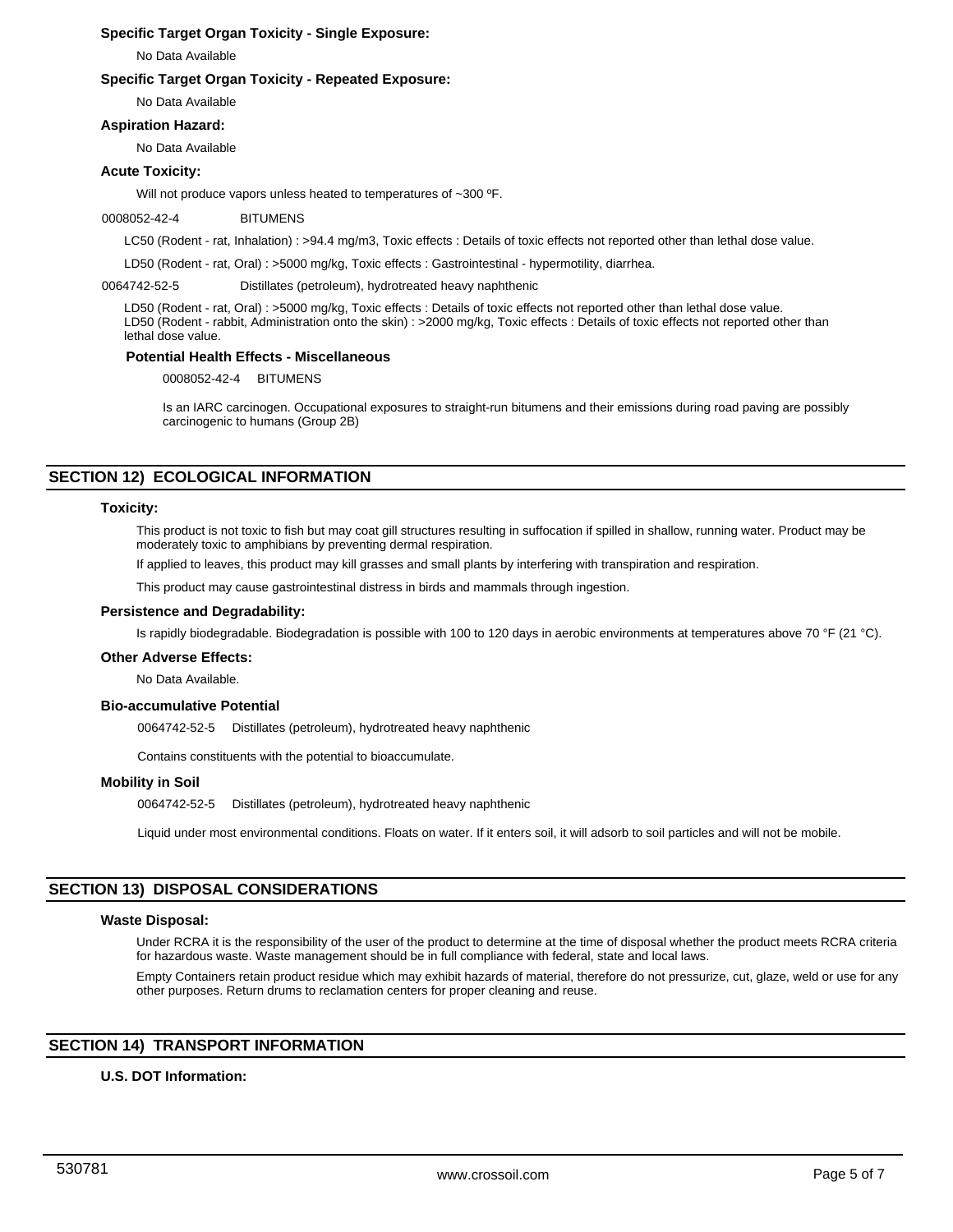DOT Shipping Description: UN3257, Elevated Temperatures Liquid, N.O.S.,9 ,III Non-Bulk Package Marking: None Non-Bulk Package Label: None Bulk Package Placard/Marking: None/3257, HOT Hazardous Substances/RQ: None Packaging References: 49 CFR 173.247 Emergency Response Guide: 128 Note: The product is regulated by DOT only when shipped in bulk packages at temperature 212 °F (100 °C). The word HOT must be marked on the bulk package on two opposing sides.

## **IMDG Information:**

Shipping Description: UN3257, Elevated Temperatures Liquid, N.O.S.,9 ,III

Marine Pollutant: No data available.

## **IATA Information:**

Not determined.

# **Other:**

NOT CLASSIFIED as hazardous goods for land, sea and air transport if temperature does not exceed 100ºC.

CLASSIFIED as hazardous goods for land, sea and excluded from air transport if temperature exceeds 100ºC.

# **SECTION 15) REGULATORY INFORMATION**

| <b>CAS</b>   | <b>Chemical Name</b>                                         | ∣% By Weight | <b>Regulation List</b>               |
|--------------|--------------------------------------------------------------|--------------|--------------------------------------|
| 0064742-52-5 | Distillates (petroleum),<br>hydrotreated heavy<br>naphthenic |              | 71% - 93% DSL, SARA312, TSCA, TX ESL |
| 0008052-42-4 | <b>BITUMENS</b>                                              |              | 11% - 23% DSL, SARA312, TSCA, TX ESL |

# **SECTION 16) OTHER INFORMATION INCLUDING INFORMATION ON PREPARATION AND REVISION OF THE SDS**

## **Glossary:**

ACGIH- American Conference of Governmental Industrial Hygienists; ANSI- American National Standards Institute; Canadian TDG-Canadian Transportation of Dangerous Goods; CAS- Chemical Abstract Service; Chemtrec- Chemical Transportation Emergency Center (US); CHIP- Chemical Hazard Information and Packaging; DSL- Domestic Substances List; EC- Equivalent Concentration; EH40 (UK)- HSE Guidance Note EH40 Occupational Exposure Limits; EPCRA- Emergency Planning and Community Right-To-Know Act; ESL- Effects screening levels; HMIS- Hazardous Material Information Service; LC- Lethal Concentration; LD- Lethal Dose; NFPA- National Fire Protection Association; OEL- Occupational Exposure Limits; OSHA- Occupational Safety and Health Administration, US Department of Labor; PEL- Permissible Exposure Limit; SARA (Title III)- Superfund Amendments and Reauthorization Act; SARA 313- Superfund Amendments and Reauthorization Act, Section 313; SCBA- Self-Contained Breathing Apparatus; STEL- Short Term Exposure Limit; TCEQ - Texas Commission on Environmental Quality; TLV- Threshold Limit Value; TSCA- Toxic Substances Control Act Public Law 94-469; TWA

- Time Weighted Value; US DOT- US Department of Transportation; WHMIS- Workplace Hazardous Materials Information System.

## **Version 2.0:**

Changes made on: Section 1, Section 2, Section 3, Section 4, Section 6, Section 8, Section 9, Section 11, Section 15, and Section 16. Revision Date: Jun 22, 2016

Please contact the supplier for further information on the version history



Revision Date: Nov 09, 2016